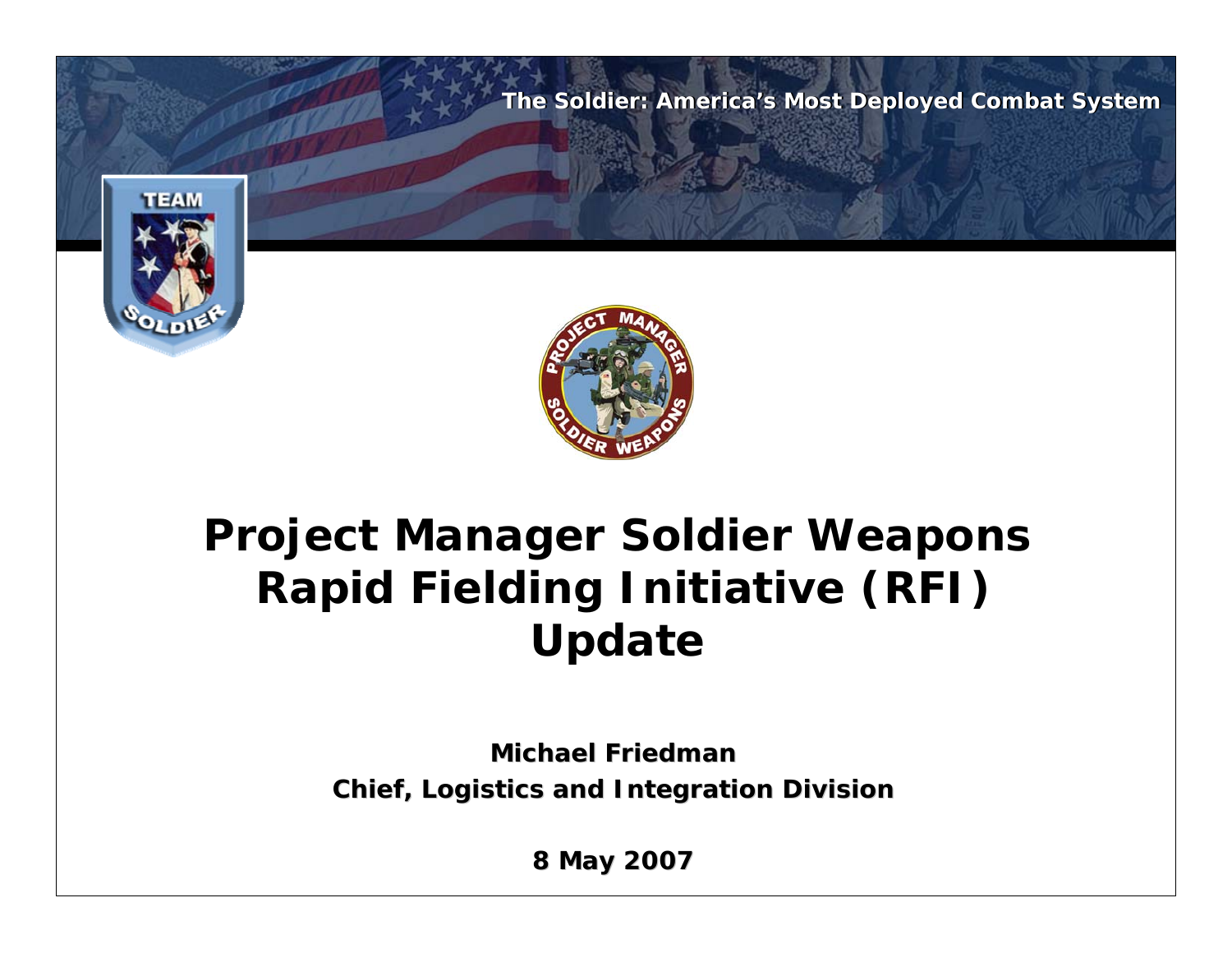

## **Soldier Weapons RFI**



- I. Bottom Line Up Front
- $\mathcal{L}_{\mathcal{A}}$  RFI has Made great progress in fielding – Over 890,000 Soldiers Fielded
- $\overline{\phantom{a}}$ Industry has responded exceptionally
- $\Box$  Basis of Issue of Lethality Items is expanding to more types of soldiers
- $\Box$ Is Sustainable – path forward toward Standardization
- $\mathcal{L}_{\mathcal{A}}$ Is Accountable